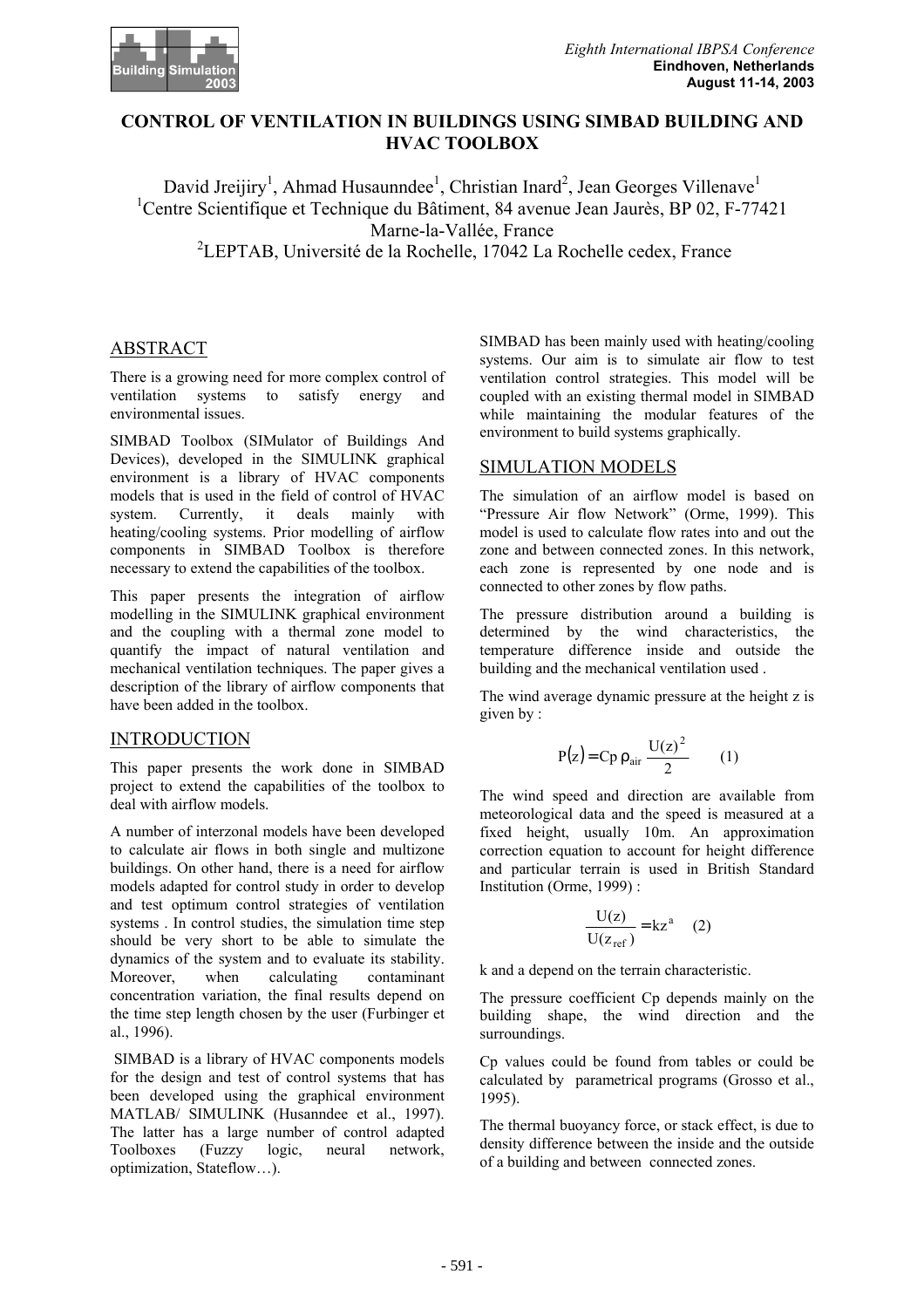We assume no stratification inside the zones (isothermal zones), and therefore the inside zone pressure due to the stack effect at a height z is as follows :

$$
P(z) = P_0 - \rho gz \tag{3}
$$

where  $P_0$  is the bottom static pressure of the zone.

The density variations due to pressure variations are negligibly small, the air density in the zone can be given by (Hensen, 1993):

$$
\rho = \rho_0 \frac{T_0}{T} \tag{4}
$$

For a given boundary conditions, we apply the mass conservation law for each node. The flow of air into the room is defined as positive and the flow of air out of the room is defined as negative. The air flow through an opening is determined by a power law equation of the form:

$$
q_v = C_Q . (\Delta P)^n
$$
  $0.5 \le n \le 1$  (5)

This leads to a system of equations in which the unknowns are the internal pressure for each node  $P = (P_1, P_2, \dots, P_n)$ . The mass balance is written as follows:

$$
f(P) = \begin{cases} \sum_{i=0, i \neq 1}^{N} q_{m i, 1} + q_{fan1} = 0 \\ \vdots \\ \sum_{i=0, i \neq N}^{N} q_{m i, N} + q_{fan N} = 0 \end{cases}
$$
 (6)

 $q_{mi,j}$  is the mass flow rate between zone i and j,  $q_{fan,i}$ is the flow rate of the mechanical ventilation in the zone i and  $f_i(P)$  represents the mass balance equation of the zone i.

This system of equations is usually solved by using Newton-Raphson method :

$$
P_m = P_{m+1} - \frac{f(P_m)}{J(P_m)}
$$
 (7)

The jacobian matrix J is formed with the partial derivatives of mass balance system with respect to the zones pressures  $(P_1, P_2, \ldots, P_n)$ .

The convergence of this method depends on the choice of the initial guess. There is also a singularity in the Jacobian matrix when the pressure difference tendes to zero. To specify the initial guess, Walton proposed to consider the solution of the system (6) with a linear approximation relating the flow to the pressure drop in each airflow component (Walton, 1989).

Moreover, to avoid problem when the pressure drop tendes to zero, Walton used a linear characteristic of the flow through an opening and which corresponds to the laminar regime.

On the other hand, the convergence is very slow under certain condition due to the power law of airflow in openings (Feustel et al., 1990). The Newton-Raphson can be modified to avoid convergence problem with non linear equations by finding an appropriate relaxation coefficient  $\lambda$ . Different methods are used to define relaxation coefficient (Herrlin, 1991). In that case, the equation (7) can be written as follow:

$$
P_{m} = P_{m+1} - \lambda \frac{f(P_{m})}{J(P_{m})}
$$
 (8)

In SIMULINK, to solve  $f(P) = 0$ , a special block is used to model algebraic equations and to specify an initial guess. The SIMULINK loop solver uses Newton's method with weak line search to solve the algebraic equations (SIMULINK, 1998); this method is very robust to avoid convergence problems due to the choice of the initial condition.

The plant is simulated by assuming that the algebraic sum of the pressure drops in any closed loop should be equal to zero and in any junctions the air mass balance should be maintained.

#### AIRFLOW MODELS IN SIMBAD

SIMULINK uses hierarchical top-down and bottomup modelling approaches (SIMULINK, 1998). Block is composed from several levels of model detail. We simulate a model by implementing the algorithms of the physical concepts describing the models. For each block, SIMULINK allows creating a dialog box, called Mask, which will appear by clicking over the block. The Mask editor enables user to specify initial conditions and model parameters (Figure 3). Connections vector have been defined in SIMBAD to transfer data from one block to another and to avoid excessive use of links. Vectors already defined are: Weather vector, Air vector, Water vector and Control vector. The Air vector contains the following informations : temperature, humidity ratio, pressure and mass flow rate. In future work, we should add the  $CO<sub>2</sub>$  level to test ventilation strategies based on indoor CO2 concentrations.

To develop and evaluate natural air supply, there is a need to have an interaction between these inlets and the ventilation system, with regard to the indoor air quality in buildings, especially for natural ventilation (De Gids, 1997).

In SIMBAD, we have implemented several types of air inlets. For all this types, we define the height above the zone floor, and its orientation. Inlets can be active or passive.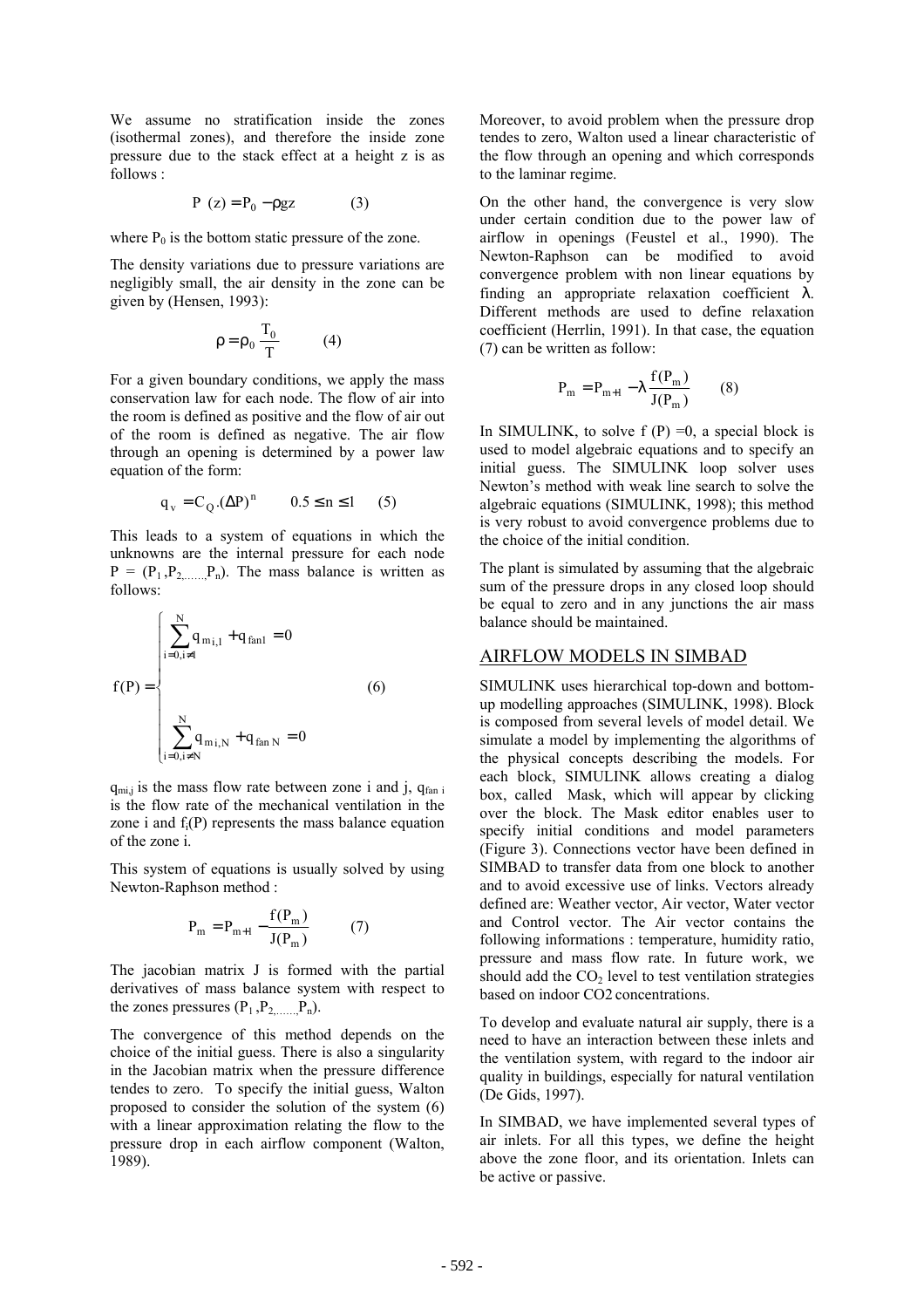In active inlets, the airflow rate is controlled by the position of the grid with a small motor. This type of inlet can be connected with building management system. In active pressure controlled air inlets, a device measures the pressure difference across it and control the position of the grid to keep a constant airflow rate (De Gids, 1997).

Passive inlets could be uncontrolled, like crack, or self-controlled like pressure controlled inlets. For the uncontrolled type, the air flow rate through the inlet is variable and depends on external and internal air conditions (wind pressure, air temperature…). In the self-controlled type, the airflow would be constant for a difference pressure higher than a predifined value (Figure 2).

 In this section we will describe two types of controlled inlets :

1) Humidity controlled inlet (Villenave et al.,1995) : The aim of this inlet is to vary airflow in relation with indoor relative humidity (figure1). The user has to define the lower and upper limit for the relative humidities and the air flows. Figure 3 shows the dialog box which should be filled by the user.

2 ) Pressure controlled inlet: The aim of these inlets is to maintain constant natural supply airflow  $q_{v0}$ independent of stack effect and wind pressure. The idealized characteristic of these inlets for the reference difference pressure is described in figure 3, the user should put the response pressure  $Dp_{set}$  and this parameter could be given from manufacturer catalogue (figure 2).



*Figure 1 : characteristic of humidity controlled inlet under reference conditions* 

To compute air leakage due the airtightness of the building the user should define the air infiltration rate  $q_{v0}$  under reference difference pressure, usually 4 Pa, and the permeability model calculates the air infiltration rate by (Villenave et al., 1995):

$$
q_m = \rho q_{\rm v0} \left(\frac{\Delta P}{4}\right)^{0.667} \tag{9}
$$



*Figure 2: characteristic of Pressure controlled inlet under reference conditions* 

| Block Parameters: Air Inlet hygroreglable |
|-------------------------------------------|
| Subsystem (mask)                          |
| Parameters                                |
| Orientation (Degré) 0                     |
| Inside Elevetion(m)                       |
| l1                                        |
| Outside Elevetion(m)                      |
| 1                                         |
| Reference Pressure Difference [Pa]        |
| 20                                        |
| Relative Humidity Lower Limit [%]         |
| 20                                        |
| Relative Humidity Upper Limit [%]         |
| 60                                        |
| Flow rate Lower Limit (m3/h)              |
| 20                                        |
| Flow rate Upper Limit (m3/h)              |
| 50                                        |
| OΚ<br>Cancel<br>Help<br>Apply             |

*Figure 3: Parameters specifying the humidity controlled inlet* 

For the plant simulation, we use the equation loop or the inverse solver. The plant components have air flow and the outside pressure as inputs of the model and the output is the inlet pressure. The expression of pressure drop is:

$$
\Delta P = \frac{\xi \rho v^2}{2} \qquad (10)
$$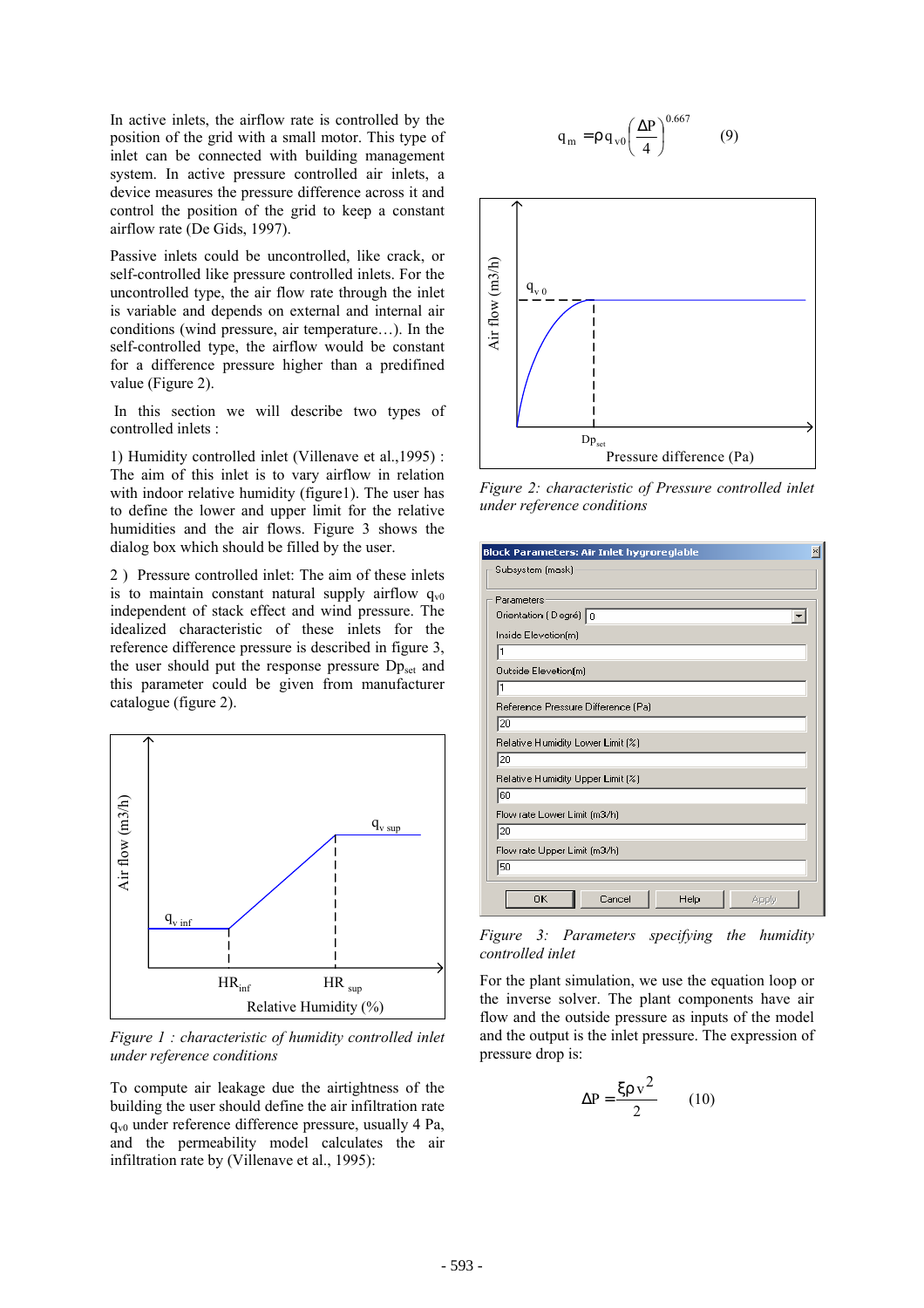The plant components implemented in SIMULINK are:

- Duct.
- Variable speed fan,
- Chimney,
- Static extractor,
- Extract opening,
- T- joint.

The fan is simulated to be able to build a hybrid ventilation system. When it is switched on, there is a head pressure depends on the fan characteristic curve. When the fan is switched off, it is considered as a passive component with a pressure drop.

### VALIDATION

To test the model developed, we simulate the cases defined in the analytical evaluation of COMIS (Furbinger et al., 1996). For each test case, the SIMBAD numerical results are compared to analytical solutions. These tests consist of crack networks in very simple situations with few indoor nodes and are used to check:

- wind consequences with no stack effect
- stack effect with no wind effect
- wind and stack effects
- influence of the number and the height of the link
- influence of the vertical and horizontal nodes
- influence of reference height

We find a good agreement (within 1%) between the SIMBAD numerical results and analytical results for these tests.

Another test defined by Walton considers the network of fluid flow components which is drawn in figure 4 which is a relatively complex network of airflow components. It involves 12 nodes and 20 fluid type of components arranged in series and in parallel.



*Figure 4 : Network of the Walton Airnet Test*

From equation (5), we can write for this type of components:

$$
q_m = C_d A \sqrt{2\rho \Delta p} = C \sqrt{\Delta p} \tag{11}
$$

For this network, we can replace the entire flow components by an equivalent one with a powerlaw coefficient  $C_{\text{tot}}$ .

By using the value of table 1 and constant air density of 1.20415  $\text{kg/m}^3$ , we find for this network the equivalent powerlaw coefficient equal to 0.123856  $kg/(s.Pa^{0.5})$ . For pressure difference of 100 Pa, SIMBAD gave a mass flow rate value of 1.23856 kg/s.

| Table $1$ : characteristic of airflow components |  |  |
|--------------------------------------------------|--|--|
|--------------------------------------------------|--|--|

| Component      | $\mathbf{C}_{\mathbf{d}}$ | $A(m^2)$ |
|----------------|---------------------------|----------|
| C1             | 0.6                       | 0.01     |
| C <sub>2</sub> | 0.6                       | $1.0\,$  |
| C <sub>3</sub> | 0.6                       | 2.0      |
| C <sub>4</sub> | 0.6                       | 0.05     |
| C <sub>5</sub> | 0.6                       | 0.06     |
| C6             | 0.6                       | $1.0\,$  |
| C7             | 0.6                       | 1.0      |
| C8             | 0.6                       | 1.0      |
| C9             | 0.6                       | $1.0\,$  |
| C10            | 0.6                       | 1.0      |
| C11            | 0.6                       | 0.01     |
| C12            | 0.6                       | $1.0\,$  |
| C13            | 0.6                       | 0.02     |
| C14            | 0.6                       | $2.0$    |
| C15            | 0.6                       | 1.0      |
| C16            | 0.6                       | 0.02     |
| C17            | 0.6                       | 2.0      |
| C18            | 0.6                       | 0.01     |
| C19            | 0.6                       | $1.0\,$  |
| C20            | 0.6                       | 0.03     |

# COUPLING THE AIRFLOW MODEL AND THE SIMBAD THERMAL MODEL

In Building simulation, the temperature has an effect on ventilation due to the stack effect, and the airflow rates influence the heat balance equations.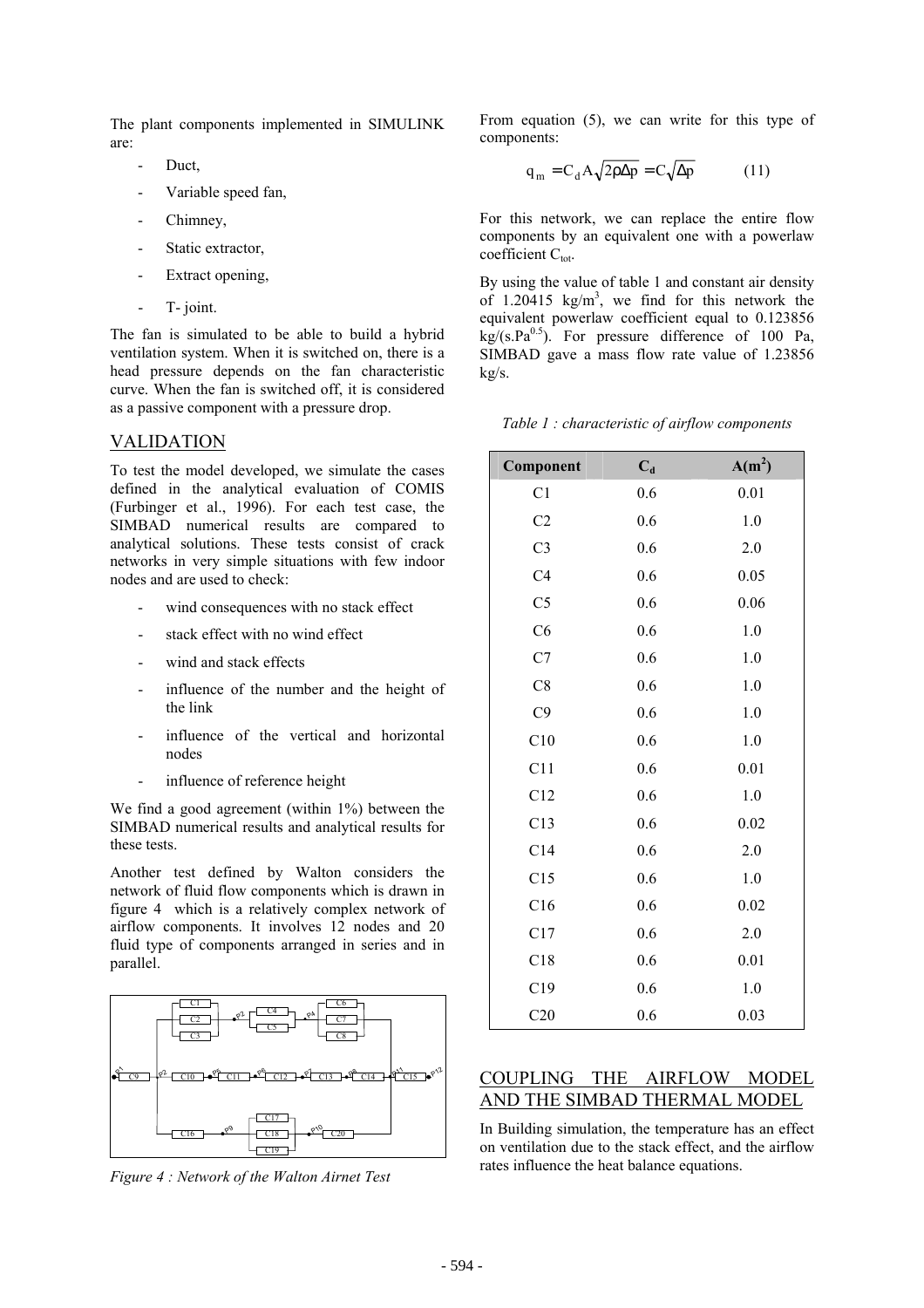The thermal model in SIMBAD consists of a (SIMBAD, 2001) :

- Detailed envelope model (5 separate elements including a window model),
- Simple radiation model using a mean radiant temperature node,
- Model of room air assuming well-mixed air.

For each time step, the temperature of the air nodes could be calculated by solving the heat balance equation.

Different methods have been proposed to couple an airflow model to a thermal model (Kendrick, 1993), (Hensen, 1995):

- The sequential method: the two models run independently, and the output history of thermal model is used as inputs to the airflow model.
- The "ping-pong" method: each model uses the results of the other model in the previous time step.
- The "onion" method: the two models iterate within one time step until some criteria of convergence is achieved.
- The "full integration" method: the equations describing the airflow and thermal transfer are solved simultaneously. Such approaches are still under development (Allard, 1998).

Hensen compare ping-pong and onion methods for different time steps (Hensen, 1995). The main results were that these methods are able to generate accurate results, but it's necessary to reduce the time step for "ping-pong"' method to ensure the accuracy.

The main advantage of the "ping-pong" and "onion" methods is that they permit coupling between two modular codes:

- COMIS-EnergyPlus are coupled using "ping-pong" method (Huang et al., 1999).
- COMIS-TRNSYS are coupled using "onion" methods (Dorer et al, 2001).

In SIMULINK, the airflow and thermal models are implemented in two Macro blocks (Figure 5). The algebraic loop occurs because the input of Airflow model is driven by its output by a feedback path through thermal model. SIMULINK have algebraic loop solvers attempt to resolve this situation iteratively (SIMULINK, 1998). SIMULINK iterates between the two models to find the solution with respect to the predefined convergence criteria, this is "onion method".



*Figure 5 : Coupling Airflow and thermal Model* 

Figure 5 shows a coupling between a thermal and airflow model in SIMBAD. Ventilation components are defined in the airflow "Macro bloc" model which calculates the air flows incoming and outgoing depending on the external conditions given by the weather data and the internal conditions given by Indoor-Air vector. At the same time, the thermal model uses the value of airflow to calculate the indoor air temperature. SIMULINK will iterate between this two models until achieved the criteria of convergence.

## APPLICATION

This section deals with a practical use of the graphical environment for ventilation control study by coupling developed models in this paper to a control strategy implemented in Sateflow, which is Matlab adapted control toolbox.

We will describe an office with a ventilation control strategy (figure 6). The airflow openings have constant sections and the ventilation strategy is based on an occupancy ventilation rate which depends on an occupancy sensor and the temperature difference between the inside and the outside of the office as follows :

- when there is no occupant, the ventilation system is switched off.
- when there is an occupant presence, the ventilation system maintain the occupancy ventilation rate unless if a high difference between inside and outside temperature exists (about 25°C). For this case, the controller will reduce the occupancy ventilation rate.

We can see from the example described above, that the Matlab/SIMULINK environment allows a description of all systems and is veru suitcasr for implementing of control strategies.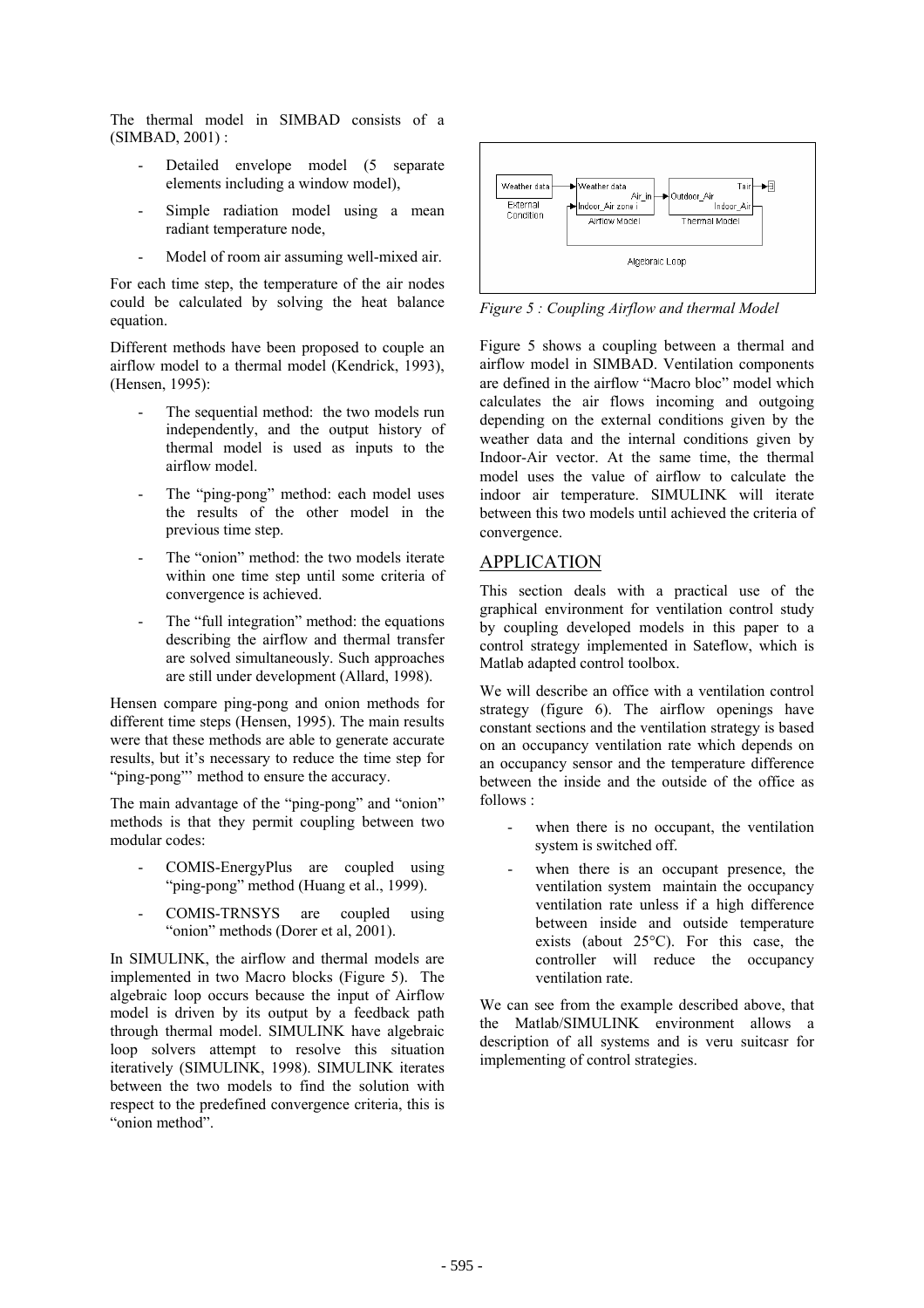

*Figure 6 : whole system in SIMBAD*



*Figure 7 : the control strategies implemented in Stateflow* 

## **CONCLUSION**

In this paper the implementation of an airflow model in SIMULINK has been described. In addition, a validation of this model has been done.

A coupling with the existing thermal model of SIMBAD has been elaborated.

This paper has showed the capabilities of SIMBAD to simulate, with short time step, a whole building in the graphical environment including airflow and thermal simulation with various utilities (Weather data, occupancy profiles…).

The developed models allow user to test control strategies and evaluate supply air components. The user could also adapt components to the industrial existing products by using parameters from manufacturer's catalogue.

The future work will be focusing on implementing new models to evaluate the impact of the ventilation on the Indoor air quality.

#### REFERENCES

Allard, F. 1998. Natural ventilation in buildings, James&James.

- De Gids, W. F. 1997. Controlled Air inlets, NATVENT work package 3. Activity 2, http://projects.bre.co.uk/natvent/
- Dorer, V., Haas, A., Keilholz, W., Pelletret, R., Weber, A. 2001. COMIS V3.1 Simulation environment for Air flow and pollutant transport modelling, Proceedings of Building Simulation 01, Rio de Janeiro, Brazil.
- Feustel, H. E., Allard, F., Dorer, V., et al. 1990. Fundamentals of the multizone air flow model – COMIS, AIVC Technical Note 29, 115 pp.
- Furbringer, J.M., Roulet, C. A, Borchiellini R. 1996. Evaluation of Comis, International Energy Agency, Annex 23.
- Grosso, M., Marino D., Parisis E. 1995. A wind pressure distribution calculation program for multizone airflow, Proceedings of building Simulation 95, Madison, Wisconsin, USA.
- Hensen, J. L. M., Roos, A., Van der Maas, J. 1993. Air and heat flow through large vertical openings, Switzerland, LESO-EPFL, paper presented at the 3rd International Conference of the International Building Performance Simulation Association, Adelaide, Australia.
- Hensen, J. L. M. 1995. Modelling coupled heat and airflow: ping-pong versus onions. Proceedings of  $16<sup>th</sup>$  AIVC Conference, vol 1, pp 253-262, **USA**
- Herrlin, M.K., Allard, F. 1992. Solution methods for the air balance in multizone buildings, Energy and Buildings, vol 18, pp 159-170.
- Huang, J. et al. 1999. Linking the Comis multi-zone airflow model with the EnergyPlus building Energy Simulation Program, Proceedings of building Simulation 99, vol 2, pp 1059-1064, Kyoto Japan.
- Husaunndee, A. et al. 1997. SIMBAD: A simulation toolbox for the design and test of HVAC control systems. Proceedings of the  $5<sup>th</sup>$  international IBPSA conference, vol 2 , pp 269-276, Prague, Czech Republic.
- Kendrick, J. 1993. An overview of combined modelling of heat transport and air movement, Technical Note AIVC 40, Coventry UK.
- Orme, M. 1999. Applicable Models for Air Infiltration and Ventilation Calculations, AIVC Technical Reports.
- SIMBAD. 2001. Building and HVAC toolbox, Version 2.0.0 CSTB, France.
- SIMULINK. 1998. Dynamic System Simulation for Matlab. Version 2.1 Mathworks Inc., Ma., USA.